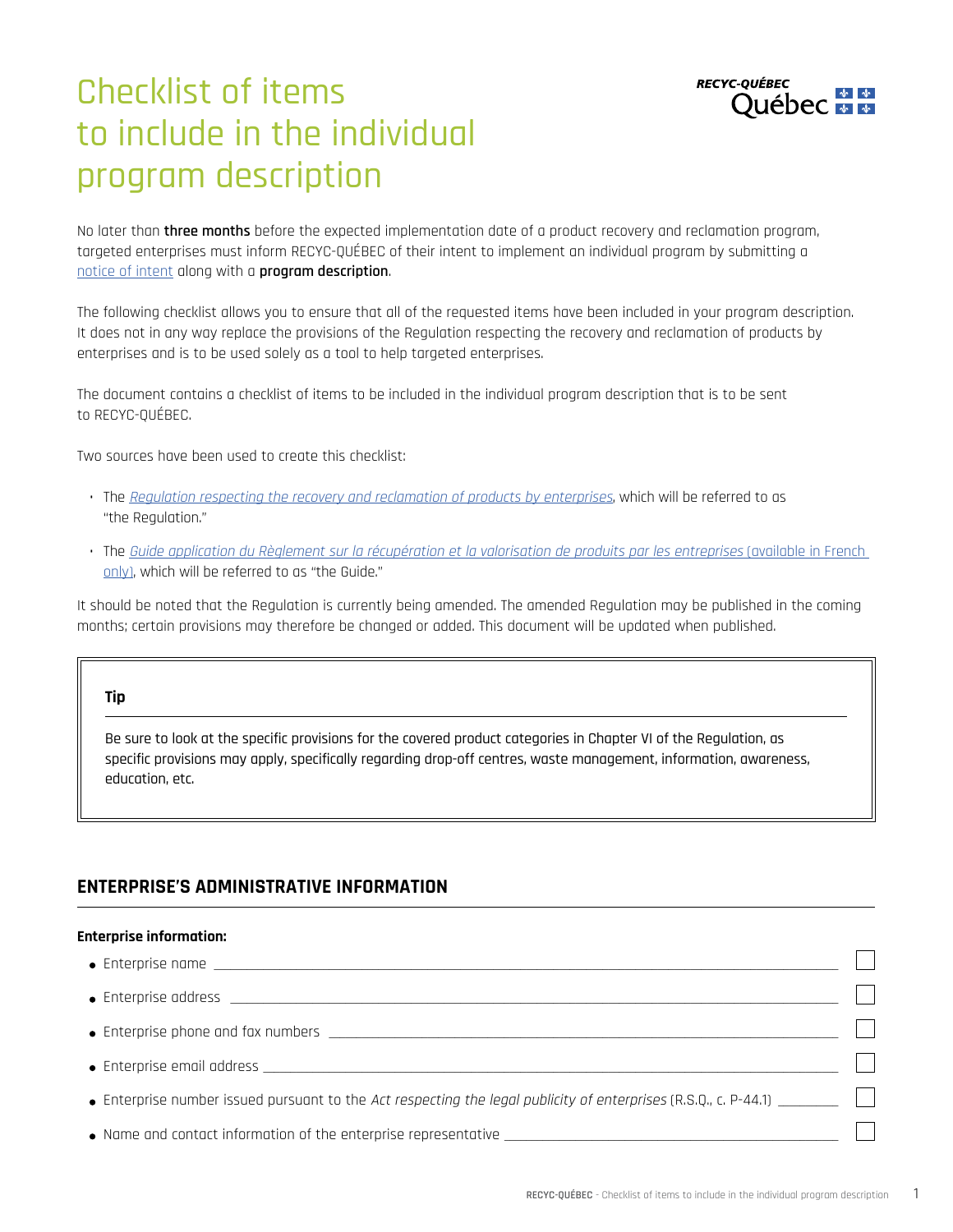#### **Program representative information:**

| $\bullet$ Program representative name  |  |
|----------------------------------------|--|
| • Program representative phone number  |  |
| • Program representative email address |  |

**For more details, see subsection 1 and 3 of paragraph 1, section 6 of the Regulation.** 

## **MARKETED PRODUCTS**

 $\mathbf{i}$ 

| $\bullet$ Subcategories and types of marketed products $\_\_$                                                                                                                                                                  |  |
|--------------------------------------------------------------------------------------------------------------------------------------------------------------------------------------------------------------------------------|--|
| $\bullet$ Trademarks of marketed products $\qquad \qquad \bullet$                                                                                                                                                              |  |
|                                                                                                                                                                                                                                |  |
| $\bullet$ List of municipalities where each type of product is on the market $\_\_$<br>When an enterprise accepts remote orders (online, phone or catalogue orders),<br>the territory served is deemed to cover all of Quebec. |  |
| $\bullet$ Marketing methods $\bullet$ Marketing methods $\bullet$<br>Examples: wholesale, retail, online, phone, at home, etc.                                                                                                 |  |

**For more details, see subsection 4, 5 and 6 of paragraph 1, section 6 of the Regulation. See Chapter VI of the Regulation for the categories and subcategories of targeted products.**

# **DROP-OFF CENTRES**

 $\mathbf{i}$ 

Ť

| • List of drop-off centres, including:                                                                                                                                                           |  |
|--------------------------------------------------------------------------------------------------------------------------------------------------------------------------------------------------|--|
|                                                                                                                                                                                                  |  |
|                                                                                                                                                                                                  |  |
|                                                                                                                                                                                                  |  |
|                                                                                                                                                                                                  |  |
| • Type of drop-off centre $\_\_$                                                                                                                                                                 |  |
| Examples: ICI drop-off centres, ecocentres, municipal drop-off centres, etc. To understand your drop-off<br>centre's obligations based on the clientele served, see Chapter V of the Regulation. |  |
| $\bullet$ Maximum threshold of drop-off centres according to weight, quantity or size for ICI clientele $\overline{\phantom{a}}$                                                                 |  |
|                                                                                                                                                                                                  |  |

**For more details, see subsection 6 of paragraph 1 of section 5, subsection 7 of section 6, Chapter V of the Regulation and page 40 of the Guide.**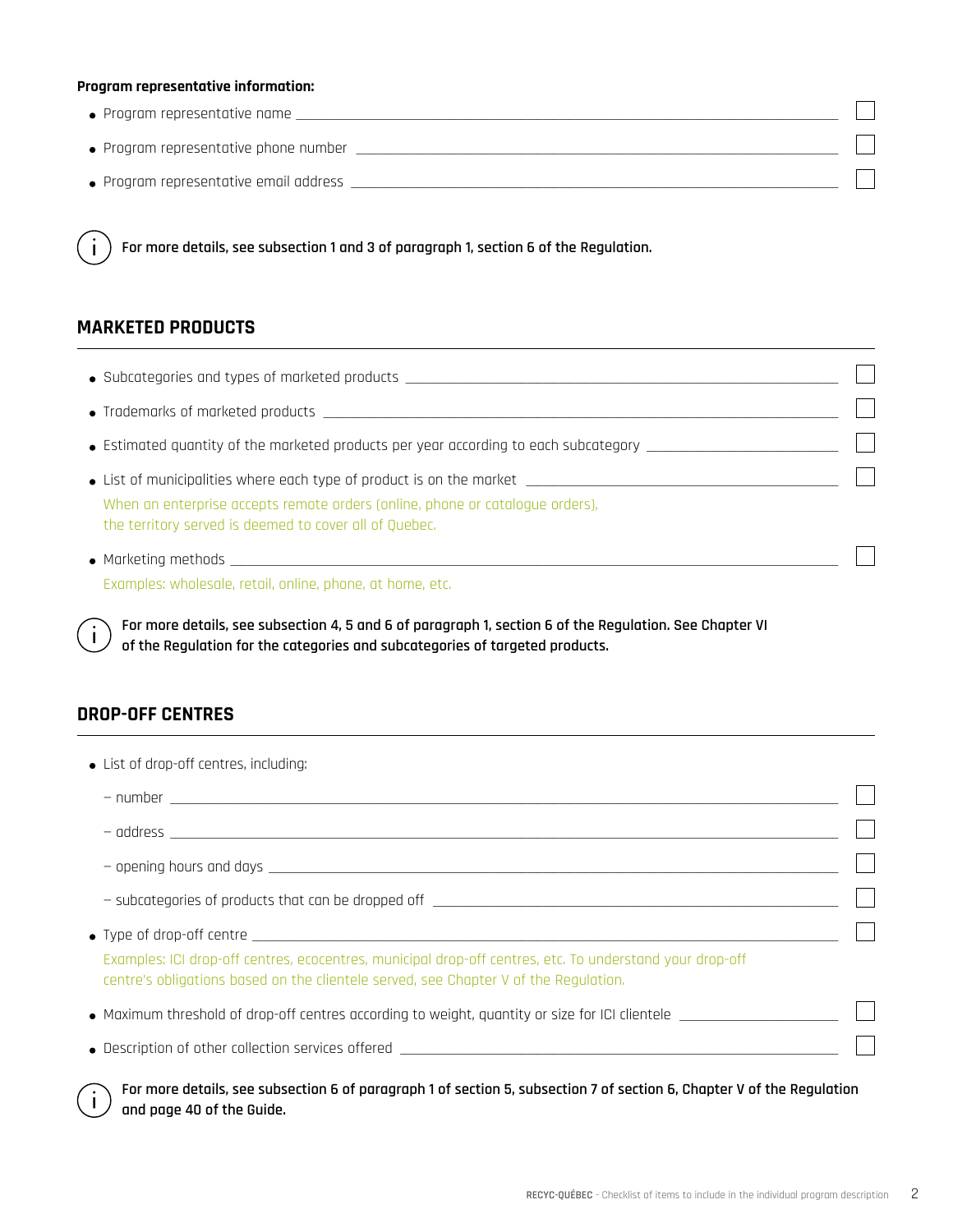## **WASTE MANAGEMENT**

- $\bullet$  Description of waste management methods for each product subcategory  $\quad$ This concerns the 3Rs disposal hierarchy: reduce at the source, reuse, recycle.
- Description of transportation, storage, sorting, consolidation and any other processing methods for recovered products
- If reuse is the chosen management method, description of methods and criteria for sorting, identifying and transferring products for this purpose \_\_\_\_\_\_\_\_\_\_\_\_\_\_\_\_\_\_\_\_\_\_\_\_\_\_\_\_\_\_\_\_\_\_\_\_\_\_\_\_\_\_\_\_\_\_\_\_\_\_\_\_\_\_\_\_\_\_\_\_\_\_\_\_\_\_\_\_\_\_\_\_\_\_\_\_\_\_\_\_\_\_\_\_\_

When a method cannot be used according to the 3Rs disposal hierarchy because of the existing technology or applicable laws and regulations, a demonstration to this effect must be provided to the Minister. When this situation is justified because a method offers an environmental advantage, a life cycle analysis (LCA: analysis to define the environmental impacts of a product, process or service throughout its life cycle, from raw material extraction to end of life)<sup>1</sup> confirmation must be provided to the Minister along with the annual report for the year in which this situation occurred.

**For more details, see subsection 1 of section 5, subsection 8 of paragraph 1 of section 6 of the Regulation and pages 27 to 31 of the Guide.**

## **SUPPLIERS AND OPERATING RULES**

#### **Information on suppliers whose waste management services have been selected or are soon to be selected**

This includes haulers, reuse enterprises, recyclers, etc.

- Enterprise name \_\_\_\_\_\_\_\_\_\_\_\_\_\_\_\_\_\_\_\_\_\_\_\_\_\_\_\_\_\_\_\_\_\_\_\_\_\_\_\_\_\_\_\_\_\_\_\_\_\_\_\_\_\_\_\_\_\_\_\_\_\_\_\_\_\_\_\_\_\_\_\_\_\_\_\_\_\_\_\_\_\_\_\_\_\_\_\_\_\_\_\_\_\_\_\_\_\_\_\_\_\_\_\_\_\_\_\_\_\_\_ \_\_\_  $\bullet$  Enterprise address  $\rule{1em}{0.15mm}$  $\bullet$  Enterprise phone and fax numbers  $\overline{\phantom{0}}$ \_\_\_
- Name and contact information of the enterprise representative \_\_\_\_\_\_\_\_\_\_\_\_\_\_\_\_\_\_\_\_\_\_\_\_\_\_\_\_\_\_\_\_\_\_\_\_\_\_\_\_\_\_\_\_\_\_\_\_\_\_\_\_\_\_\_\_\_\_

#### **Operating rules, criteria and requirements**

- $\bullet$  Operating rules, criteria and requirements that suppliers and subcontractors must follow for the program  $\_\_$ These rules, criteria and requirements will be referred to as "the operating rules".
- Description of the measures in place to verify service providers' and subcontractors' compliance with the operating rules  $\Box$

Environmental audits and operating rule audits must be carried out by an independent third party certified for this purpose by an organization accredited by the Standards Council of Canada.



**For more details, see subsection 2, 3, and 11 of section 5, subsection 9 and 10 of paragraph 1 of section 6 of the Regulation and pages 32 to 36 and 46 to 48 of the Guide.** 

\_\_\_

\_\_\_

\_\_\_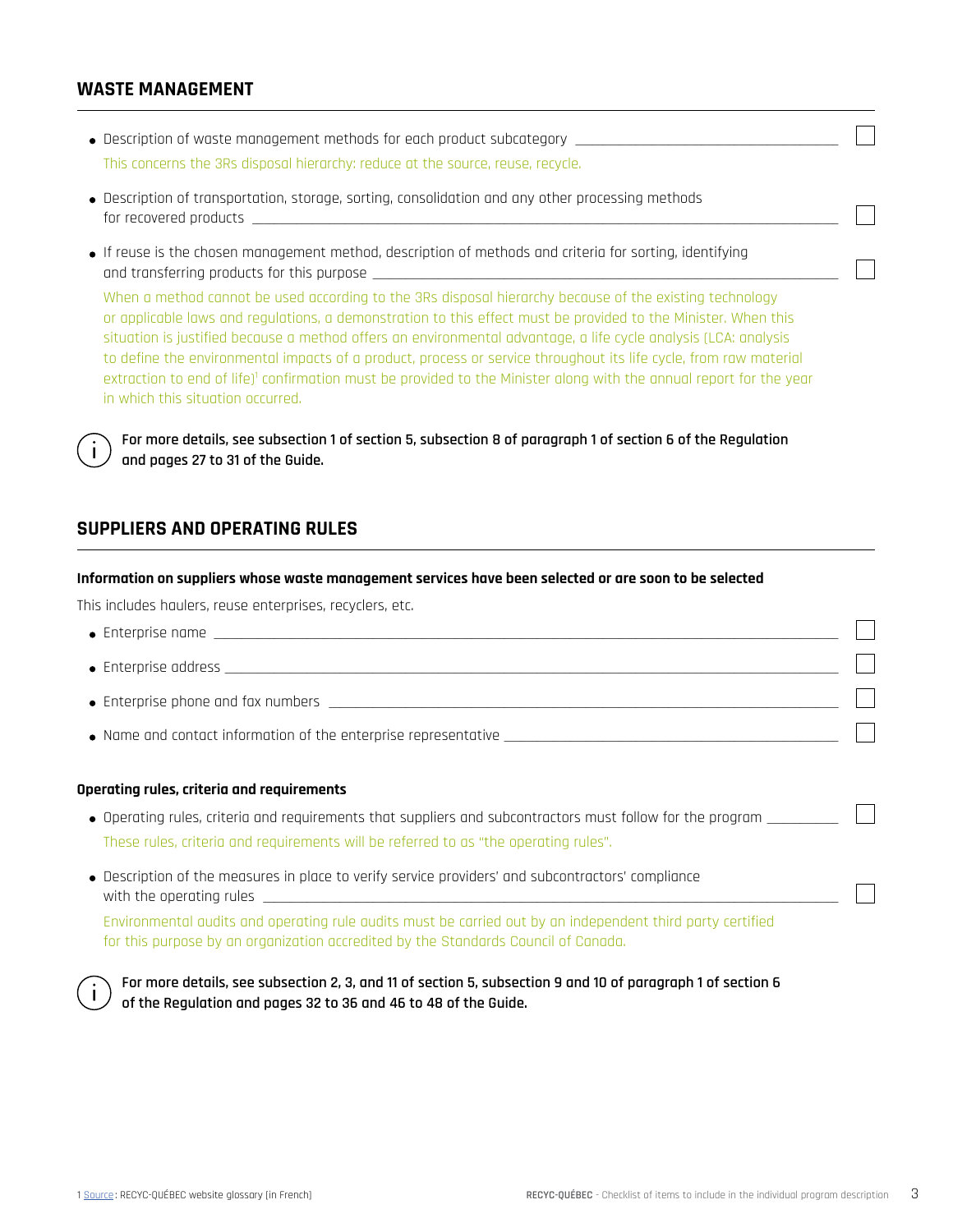# **FINAL DESTINATIONS OF PRODUCTS**

- Desciption of management methods for containers and other packaging not covered by this Regulation used to bring products to drop-off centres and bring them to processing centres Examples: cardboard boxes, wooden pallets, plastic film, etc.
- $\bullet$  Final destination for recovered products and materials

The final destination is the place where a component is ready to be reused in a new product. For example, in the case of an enterprise x that sells an alloy to an enterprise that makes golf clubs, the final destination is enterprise x. Information about the enterprise that manufactures golf clubs does not need to be submitted.

- $\bullet$  Names and addresses of recipients  $\rule{1em}{0.15mm}$
- In the case of disposal planned for a product type or material, the disposal method and site according to each product type or material as well as the name and contact information of the person in charge of this location \_\_\_\_\_\_\_\_\_\_\_\_\_\_\_\_\_\_\_\_\_\_\_\_\_\_\_\_\_\_\_\_\_\_\_\_\_\_\_\_\_\_\_\_\_\_\_\_\_\_\_\_\_\_\_\_\_\_\_\_\_\_\_\_\_\_\_\_\_\_\_\_\_\_\_\_\_\_\_\_\_\_\_\_\_\_\_\_\_\_\_\_\_\_\_\_\_\_\_\_\_\_\_\_

**For more details, see subsection 4, 5, and 7 of section 5, subsection 11 and 12 of paragraph 1 of section 6 of the Regulation and pages 37 to 39 and 41 of the Guide.**

## **INFORMATION, AWARENESS AND EDUCATION (IAE) MEASURES**

 $\bullet$  Description and timetable of planned IAE activities  $\rule{1em}{0.15mm}$ IAE activities must inform consumers about drop-off centres and the benefits of recycling the targeted products. The objective is to encourage their participation in collection programs, such as publications on social networks and print media, holding information kiosks at events, TV advertising, etc.

**For more details, see subsection 8 of section 5, subsection 13 of paragraph 1 of section 6 of the Regulation and page 42 of the Guide.** 

## **RESEARCH AND DEVELOPMENT (R&D) ACTIVITIES**

 $\bullet$  Description of planned research and development activities

Examples: funding of a study on reuse of a product, development of technologies enabling a higher reclamation rate of reclamation, research best IAE tools to increase product recycling, etc.



**For more details, see subsection 9 of section 5, subsection 13 of paragraph 1 of section 6 of the Regulation and page 42 of the Guide.**

\_

\_

\_

\_